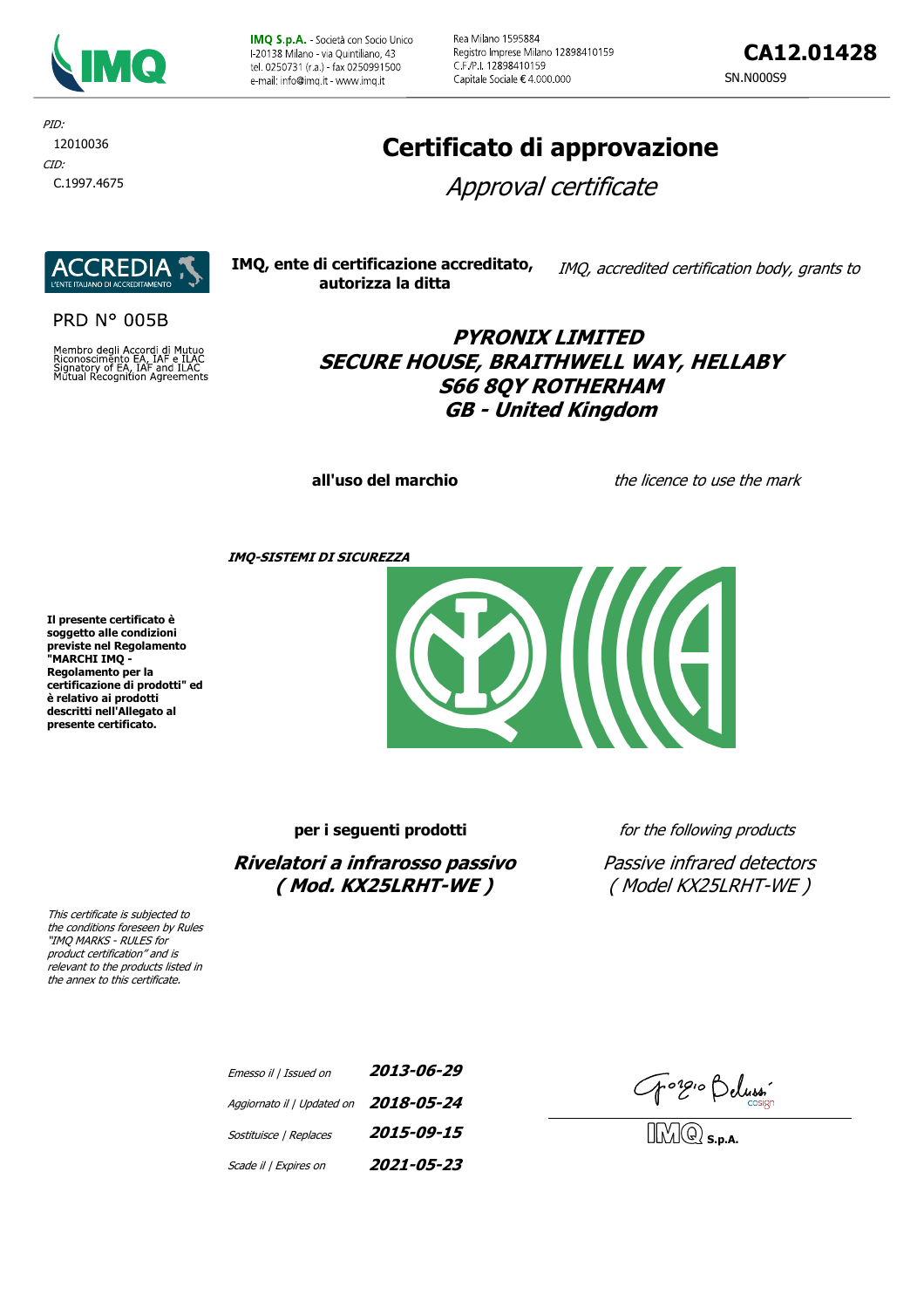

**IMO S.p.A.** - Società con Socio Unico L20138 Milano - via Quintiliano, 43 tel 0250731 (r a) fax 0250991500 e-mail: info@imq it - www.imq.it

Rea Milano 1595884 Registro Imprese Milano 12898410159 C.F./P.I. 12898410159 Capitale Sociale € 4.000.000

IMQ-SISTEMI DI SICUREZZA

**Allegato - Certificato di approvazione Annex - Approval certificate**

Emesso il / Issued on 2013-06-29 Aggiornato il | Updated on 2018-05-24 Sostituisce | Replaces 2015-09-15 Scade il / Expires on 2021-05-23

#### **Prodotto | Product**

# **Rivelatori a infrarosso passivo Passive infrared detectors**

#### **Concessionario | Licence Holder**

**PYRONIX LIMITED SECURE HOUSE, BRAITHWELL WAY, HELLABY S66 8QY ROTHERHAM GB - United Kingdom**

## **Costruito a | Manufactured at**

97002074 CLPYRO.C12LCPYRO+1 S66 8RY ROTHERHAM SOLUTION STORES United Kingdom

Copia del presente certificato deve essere conservata presso i luoghi di produzione sopra elencati.

#### **Norme / Specifiche tecniche**

EN 50130-4:2011 + A1:2014 EN 50131-5-3:2005 + A1:2008 EN 50131-2-2:2008

#### **Standards / Technical specifications**

Copy of this certificate must be available at the manufacturing places listed above

**Marchio | Mark**

**Prodotto/i conforme/i alle Norme/Specifiche tecniche: Product/s complying to Standards/Technical specifications:** EN 50130-4:2011 + A1:2014 EN 50131-5-3:2005 + A1:2008 EN 50131-2-2:2008

## **Rapporti | Test Reports**

SS15A0454554-01; SS13A0126707-03; SS180023351-06

#### **Caratteristiche tecniche | Technical characteristics**

Portata massima | Maximum range **25 m** Tipo di copertura | Coverage **Volumetrica / Volumetric** Grado di sicurezza | Security grade **Grade 2** Classe ambientale | Environmental class **Class II** Frequenza di trasmissione | Operating frequency **868 MHz** Modalità d'impiego | Destination of use **Da interno / Indoor use**

# **Articoli (con dettagli) | Articles (with details)**

AR.N007LQ

Marca | Trade mark **Pyronix**

Modello | Model **KX25LRHT-WE**

Numero zone sensibili | Detection areas (No) **46**

Sensore piroelettrico | Pyro sensor **NICERA mod. SFG323-671 / NICERA type SFG323-671**

Accessori opzionali | Optional accessories **Vedere ulteriori informazioni / See additional information**

# **Ulteriori informazioni |Additional Information**

Rivelatore volumetrico ad IR passivi "senza fili" da utilizzare solo con la centrale di controllo e segnalazione mod. ENFORCER 32-WE. Capacità minima e massima della batteria di accumulatori allocabile: CR123A [3 V – 1.23 Ah (Li)]. Accessori opzionali: kit snodo a soffitto mod. RMLD286 e a muro mod. RMLD285.

Passive infrared detectors using radio frequency techniques to use only with the control and indicating equipment type ENFORCER 32-WE. Minimum and maximum capacitance on internal battery: CR123A [3 V – 1.23 Ah (Li)].